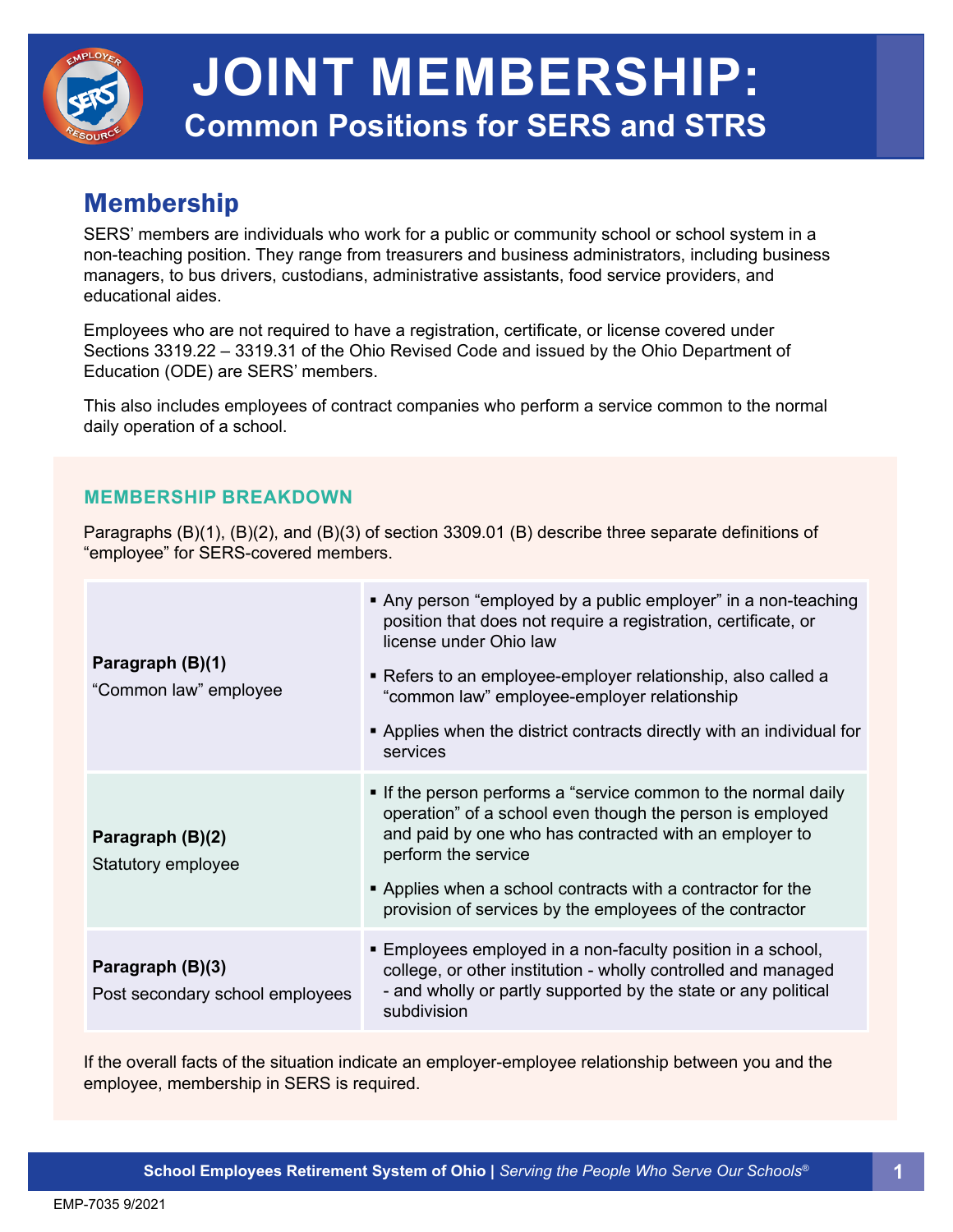### **COMMON POSITIONS OF INTEREST BETWEEN SERS AND STRS**

| <b>Position</b>                                     | <b>Retirement System Determination</b>                                                                                                                                                                                                                                                                                                                                                                                                                                                                                                                                                                                                                                                                               |
|-----------------------------------------------------|----------------------------------------------------------------------------------------------------------------------------------------------------------------------------------------------------------------------------------------------------------------------------------------------------------------------------------------------------------------------------------------------------------------------------------------------------------------------------------------------------------------------------------------------------------------------------------------------------------------------------------------------------------------------------------------------------------------------|
| <b>Coaches and athletic</b><br>directors            | Does the individual hold a valid teaching license?<br>■ Yes — STRS Ohio membership<br>No - SERS membership                                                                                                                                                                                                                                                                                                                                                                                                                                                                                                                                                                                                           |
| <b>Nurses</b>                                       | Does the individual hold an Ohio Department of Education (ODE)<br>school nurse license or is the individual a registered nurse (RN)<br>with a bachelor's degree?*<br>■ Yes — STRS Ohio membership<br>No - SERS membership<br>*Effective May 14, 2021, for new hires. Existing RNs with a bachelor's degree<br>should contribute to STRS Ohio as of July 1, 2021.                                                                                                                                                                                                                                                                                                                                                     |
| Speech-language<br>pathologists and<br>audiologists | Did your school receive an exception from ODE under Section<br>3319.224 of the Revised Code?<br>No - STRS Ohio membership<br>■ Yes — SERS membership                                                                                                                                                                                                                                                                                                                                                                                                                                                                                                                                                                 |
| <b>Pupil services</b>                               | The following positions are always STRS Ohio-covered positions:<br>• Occupational therapists and assistants<br>• Physical therapists and assistants<br>Interpreters for the hearing impaired<br>• Orientation and mobility specialists<br>• Social workers                                                                                                                                                                                                                                                                                                                                                                                                                                                           |
| <b>Preschool teachers</b><br>and directors          | Is it a special education preschool program?<br>• Directors-STRS Ohio<br>■ Head teachers-STRS Ohio<br>Itinerant teachers-STRS Ohio<br>• Secondary classroom teachers or aides-SERS<br>Is it a regular or typical preschool program?<br><b>- Directors-STRS Ohio</b><br>■ Head teachers*-SERS<br>Itinerant teachers-STRS Ohio<br>Secondary classroom teachers or aides-SERS<br>*ODE does not require that head preschool teachers in regular preschools<br>have a professional educator license. This ODE licensing requirement is the<br>determining factor for retirement system membership for a preschool teacher,<br>regardless of the license held by an individual or what the school district may<br>require. |